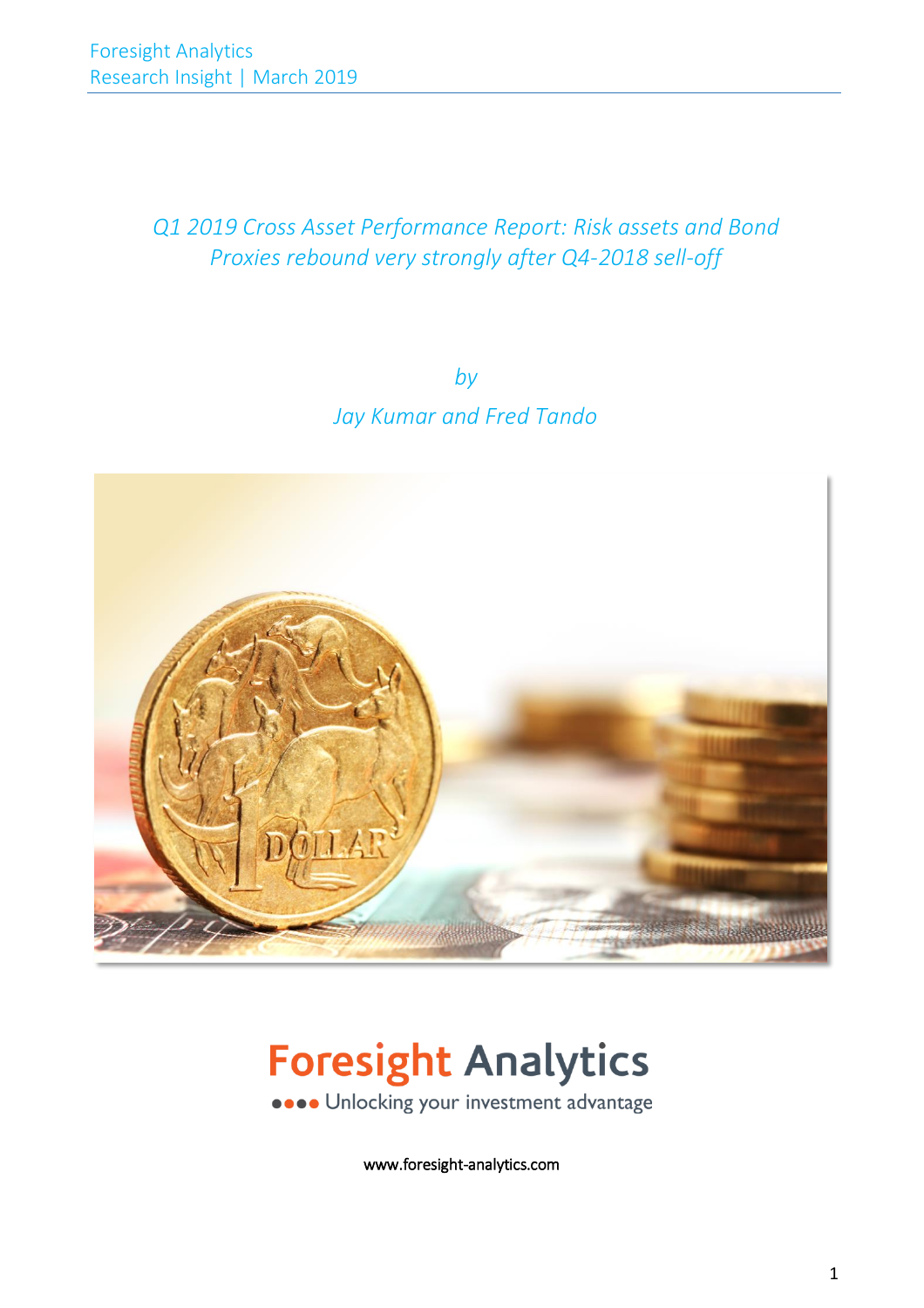### Key Insights

In the latest cross-asset review produced by Foresight analyst, we highlight 4 key themes.

## 1. Risk assets quickly recover their Q418 losses, Small and mid-caps lead

- After a notable volatility and drawdown of capital from growth assets in Q32018, markets rallied quite strongly in the March quarter 2019. The risk on behavior of investors was triggred by the shift in the monetary policy stance of the Federal Reserve Bank of United States.
- The level of strength in performance turnaround across the growth assets means many of the asset classes have recovered their Q4 2018 losses.
- Small and mid-cap companies globally and in Australia led the growth asset pack to deliver returns well in excess of 12 percent for the quarter.
- Broad global equities indices (MSCI ACWI) delivered 11.2% return, slightly ahead of Australian Equities return of 11 percent.
- Global equities returns in AUD were quite strong despite the slight headwind faced from the rising AUD.
- 2. Bond Proxy assets advance strongly on the back of policy shifts by Fed, GREITs EM and AREITs standout
- Bond proxy assets such as REITs and Infrastructure deliver strongest returns over the quarter
- GREITs Emerging markets and Australian REITs were the best performing asset classes over the quarter, delivering 15% and 14.4% returns, respectively.
- GREITs Developed markets also delivered strong returns of 13.6 % and are expected to be up 22.3 % for the 12-month period.
- Global listed infrastructure also produced very strong returns over the quarter, clipping 12.8%, to be 17% higher over the 12 months.
- Global Emerging market infrastructure was one of the laggards, delivering returns of 2.6% over the quarter.

## 3. Negative currency effects noted across major growth assets over the latest quarter

- Australian Dollar Index strengthened against the major currencies over the quarter.
- The biggest gains were noted against the Euro (+2.9%), Korean Won (+2.7%) and Swiss Franc (+2.04%).
- The biggest falls were noted against the Canadian Dollar (-1.51%) and British Pound (-1.47%).
- The FX moves over the quarter and translated into negative currency effects for most growth assets that are generally unhedged.
- The currency headwind for Global equities (ACWI) was -1.05%, -1.1% for Global Infrastructure and -0.96% for GREITs – DM.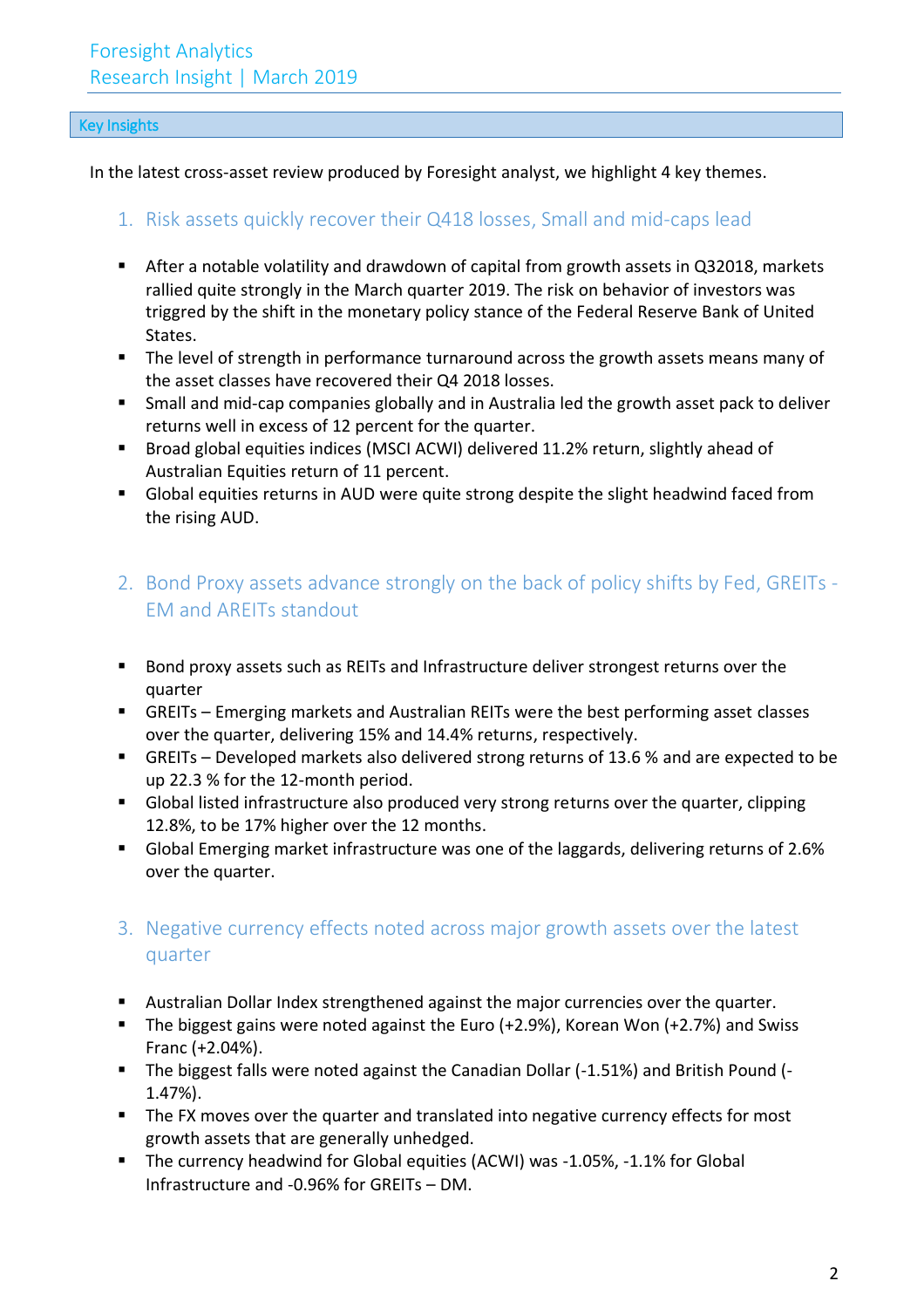- 4. Analysis of correlations and volatilities continue to demonstrate the benefits of multi-asset diversification for investors
- Longer-term volatility trend continues to rise for growth and long-duration assets such as GREITs and Infrastructure.
- The most volatile asset over the past 12 months in AUD was GREIT -EM, followed by Global small caps and Australian small caps.
- The least volatile outside of Cash was Australian and Global Bonds. The realised 12-month volatility for Australian bonds was 2.3% while for Global bonds (Aggregate), it was 2.4%.
- The Global listed infrastructure DM, had the lowest volatility (9.4%) among growth asset classes.
- Evidence from correlation analysis shows that multi-asset investors continue to benefit from cross-asset diversification with most defensive and bond proxy growth assets continuing to offer good diversification benefits against the most dominant holdings for most investors – Australian shares.